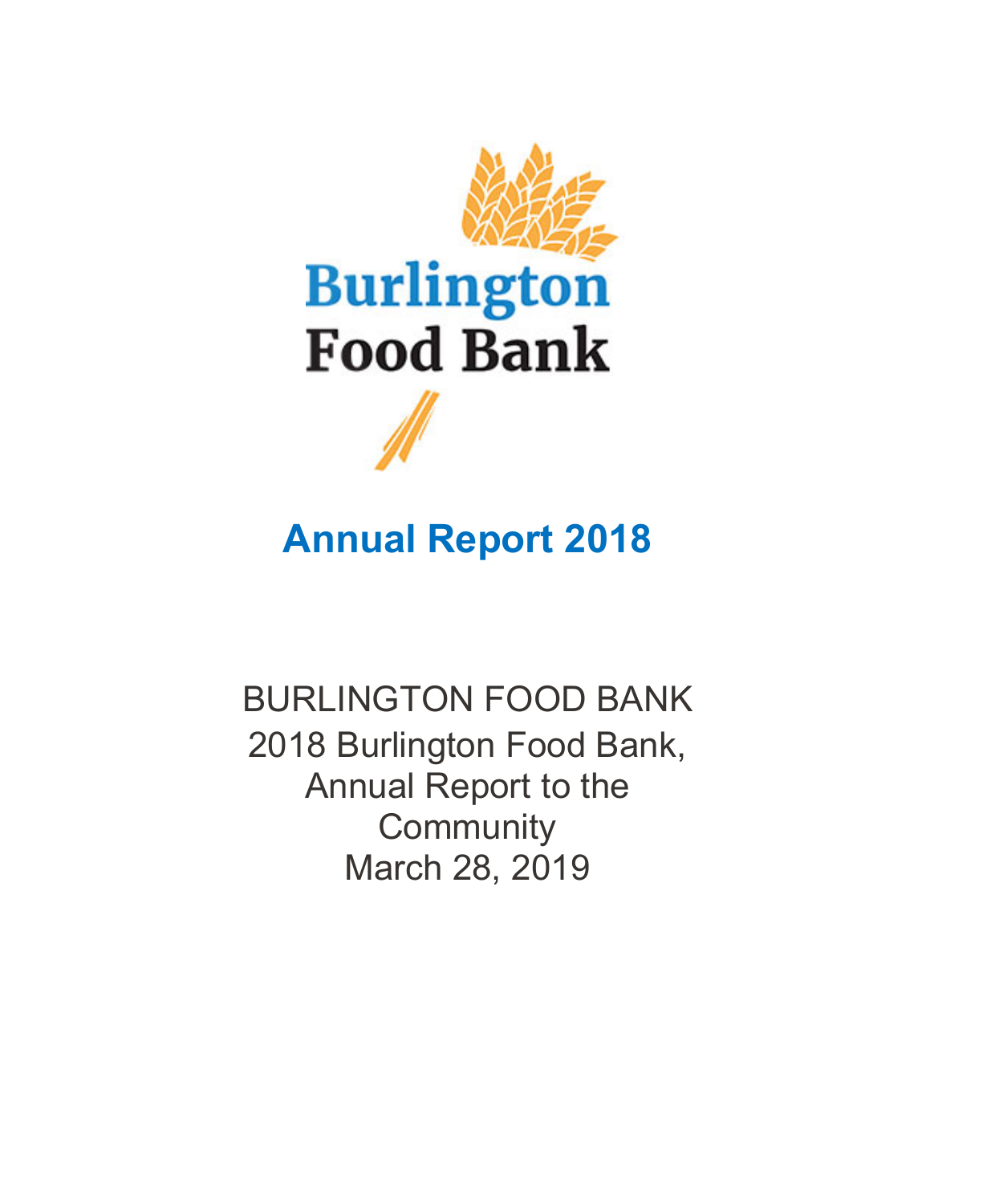## **Introduction**

In 2018 the board of directors and the staff focus was on the client at the Burlington Food Bank. In February we agreed that we would change the client visit frequency from once a month to every 3 weeks. In addition, we expanded the community garden where more fresh produce was grown to give our clients more variety and more volume of product. A new scale was purchased in Q4 last year to allow us to track food coming and going more accurately. We are now able to calculate the quantity of food donated and distributed understanding the true value of what we bring in and distribute. Often donors want to know how much food they collected and the value of the food. Food Banks Canada estimates that each pound of food is valued at \$2.60.

# **Grants**

The board continued with grant writing in 2018 and was awarded \$1000.00 from the Burlington Foundation. The money was used to purchase Blue Bins for storage and a wheeled food collection bin.

## **Clients**

Overall visits to the food bank were up 13.4%, in 2018 compared to 2017.

| <b>Total visits</b>                 | 12,305 |
|-------------------------------------|--------|
| St. Christopher's Open Doors visits | 4.727  |
| Burlington Food Bank visits         | 7,578  |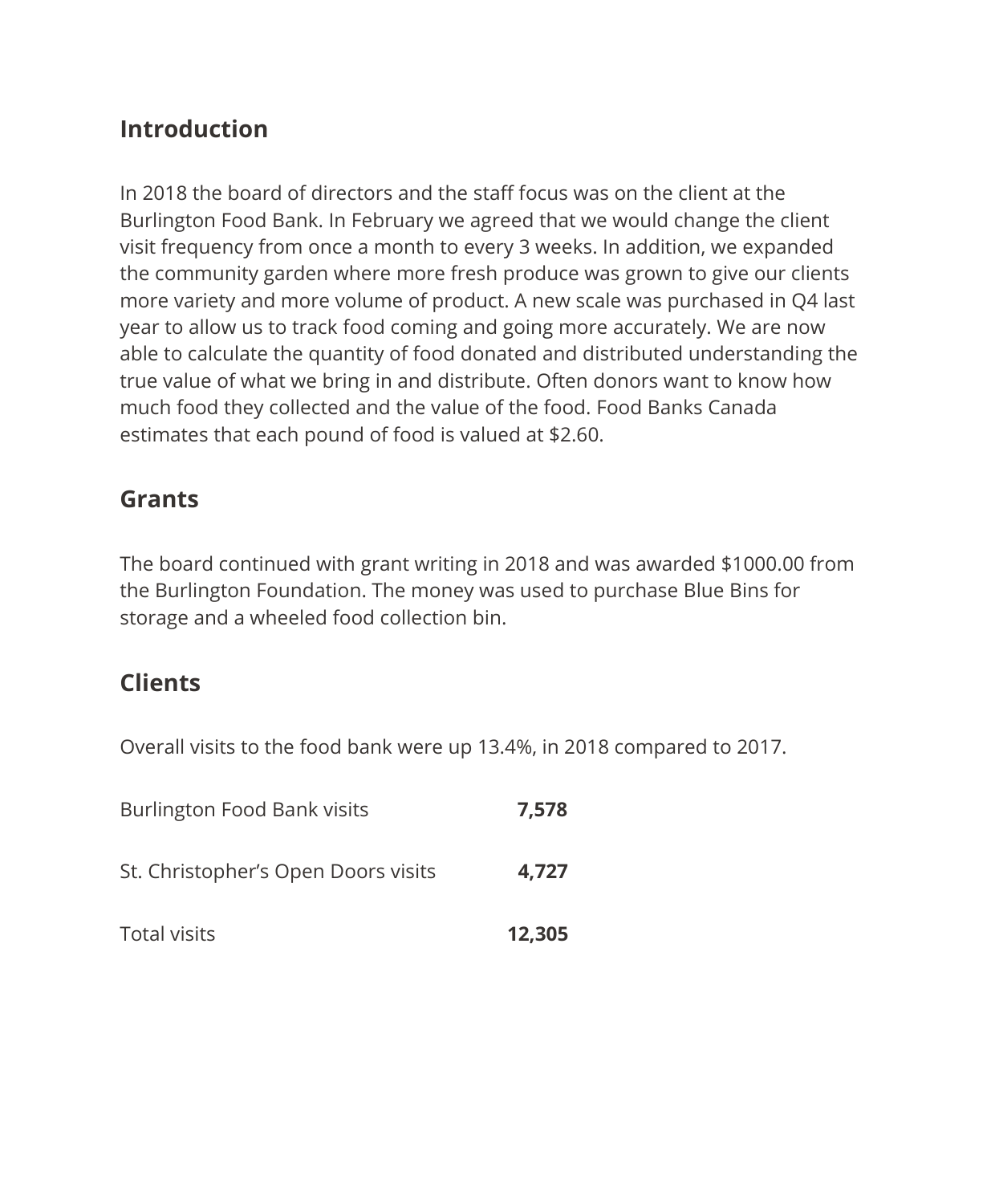# **Why the increase with client visits in 2018?**

- Increase in living expenses (rent, hydro, gas, etc.) without the same increase in wages.
- Higher minimum wage usually coincided with a few less hours per week.

The Food Bank has become more visible in our community via better connections with other agency partners. Some examples are, Next Door Social Space, Warwick Surrey Our Community Cares, Aldershot HUB.

# **Community Outreach**

The Burlington Food Bank continues to provide food and financial support to several local partners. Most notably:

- Wellington Square Friday Night Community Dinner
- Open Doors at St. Christophers Tuesday Dinner
- St. Lukes Wednesday Luncheons
- Compass Point Food Pantry
- Glad Tidings Dinners
- St. Mathews Lunch For Seniors
- Reach Out Centre for Kids Burloak
- Our Community Cares (Burloak and Warwick Surrey)

### **Our Partners and Supporters**

In 2018 our financial position continued to stay strong thanks to the generosity of our community donors and fundraisers;

• The Tim Horton's strong Smile Cookie campaign provided **\$51,689.00** to the Burlington Food Bank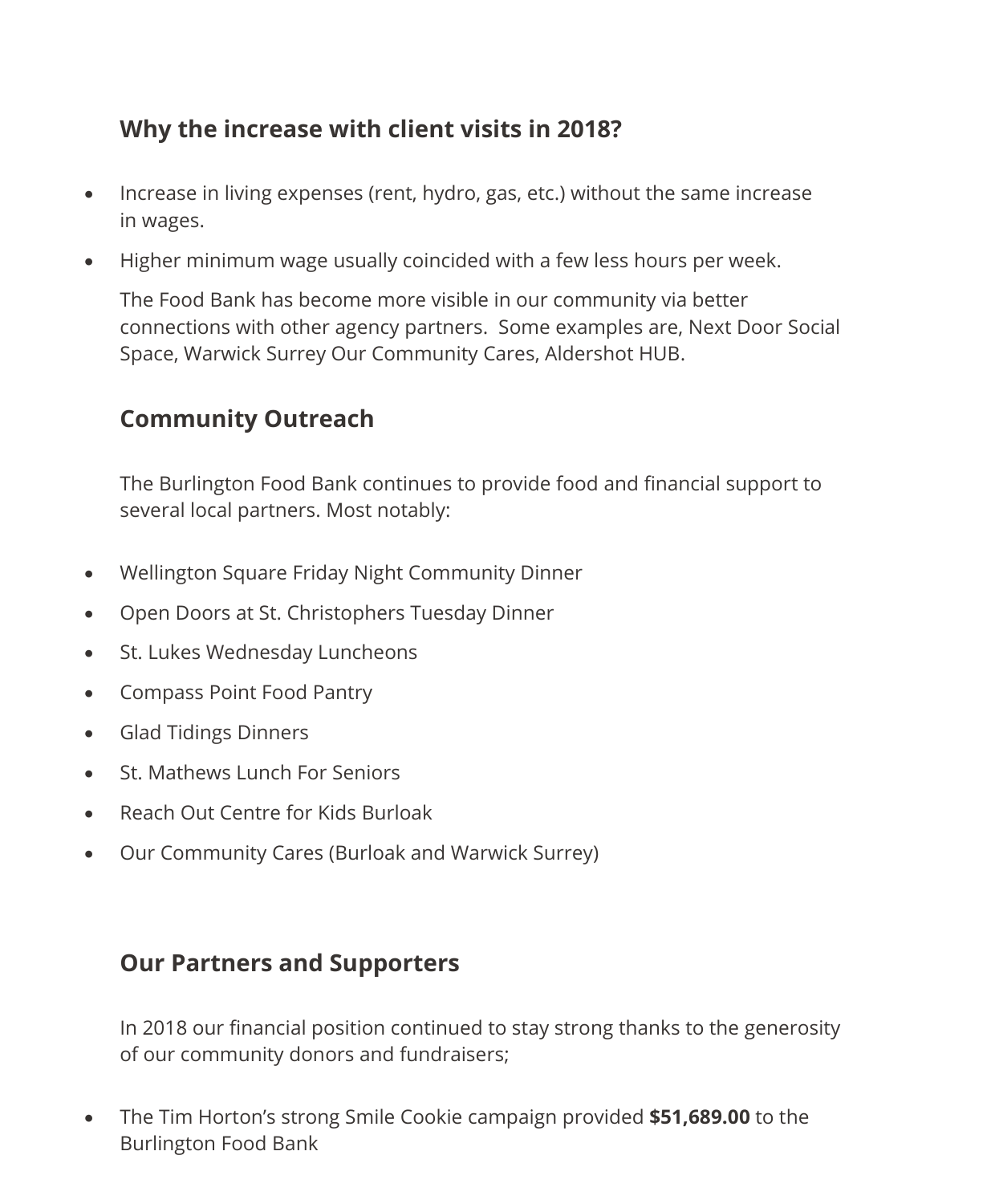- The Burlington Oldtimers Hockey Club and the Bowser Babes along with the Burlington Oldtimers Slo-Pitch League contributed over **\$27,135.30**
- The Gift of Giving back, our largest food donor, provided us with approximately **10%** of the **601,000** pounds of food and hygiene products they collected during their fall food drive
- Burlington Food Bank hosted the  $3^{rd}$  annual Ride to Provide fundraiser which grossed a total of **\$61,000.00**
- Rotary Burlington Central golf tournament **\$35,000**
- Burlington Concert Band **\$3500**

We also received significant food and hygienic product support from, Walmart, Loblaws, Michael's, Bob's No Frills and J & G Meats.

The Burlington Food Bank is indebted to these organizations along with a number of local churches, corporate organizations and private individuals who continue to help support the Food Bank by providing us with food and cash donations each year.

## **Our Team**

The Executive Director, the Operations Manager and our many volunteers continue their strong work ethic to assist the Food Bank in feeding the hungry in our community. Their hard work and creative ideas for client improvements are greatly appreciated by the board and the community. Each of these individuals help keep the lights on and their passion doesn't go unnoticed.

In addition to our regular volunteers we have been fortunate over the past year to have received volunteer help from the employees of many corporations and organizations who have given up their time to come into the food bank to help sort and pack food.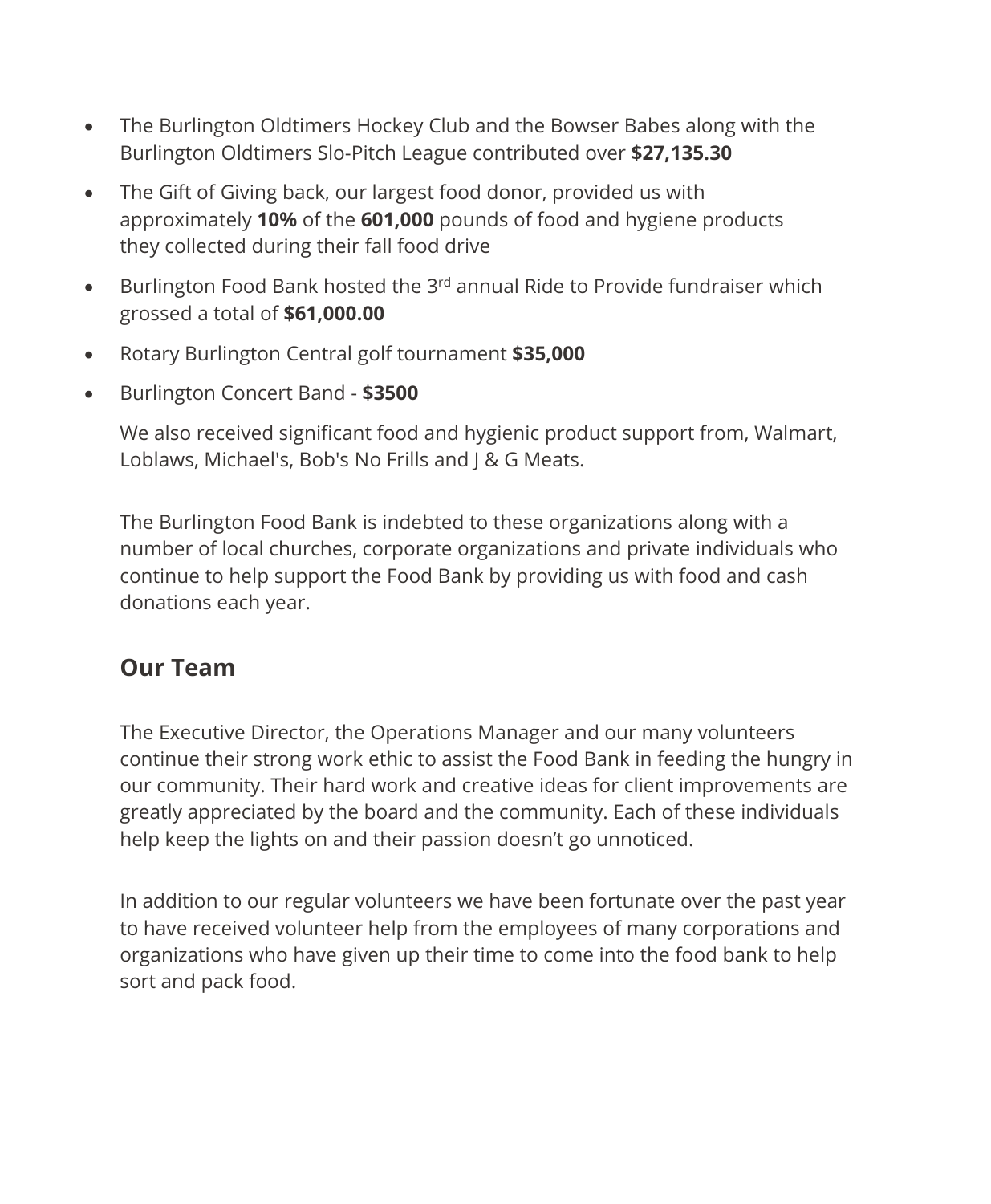# **Looking Ahead**

In 2019-2020 the board & staff will continue to improve the food security service to our client base. The board is looking at several programs,

- Launching a program to better serve the seniors in our community
	- o FIRST Food Initiative Reaching Seniors Together
- Look at extended hours to accommodate all clients that can't make it to the food bank under the current hours of operation
- Look at running additional fundraisers to help support current and new food programs
- Starting an endowment fund to secure money for the future
- Collaborate to look at bringing food bank services and other social programs under one roof (HUB concept)
- Consider a capital program to purchase and secure space for the future

The Burlington Food Bank continues to improve the customer experience in our community. I want to thank the staff, our many volunteers, the board and all those who have helped our community address hunger in Burlington.

Sincerely,

**Norm Crook** Chair, Burlington Food Bank

**Mary Gowan** Vice-Chair, Burlington Food Bank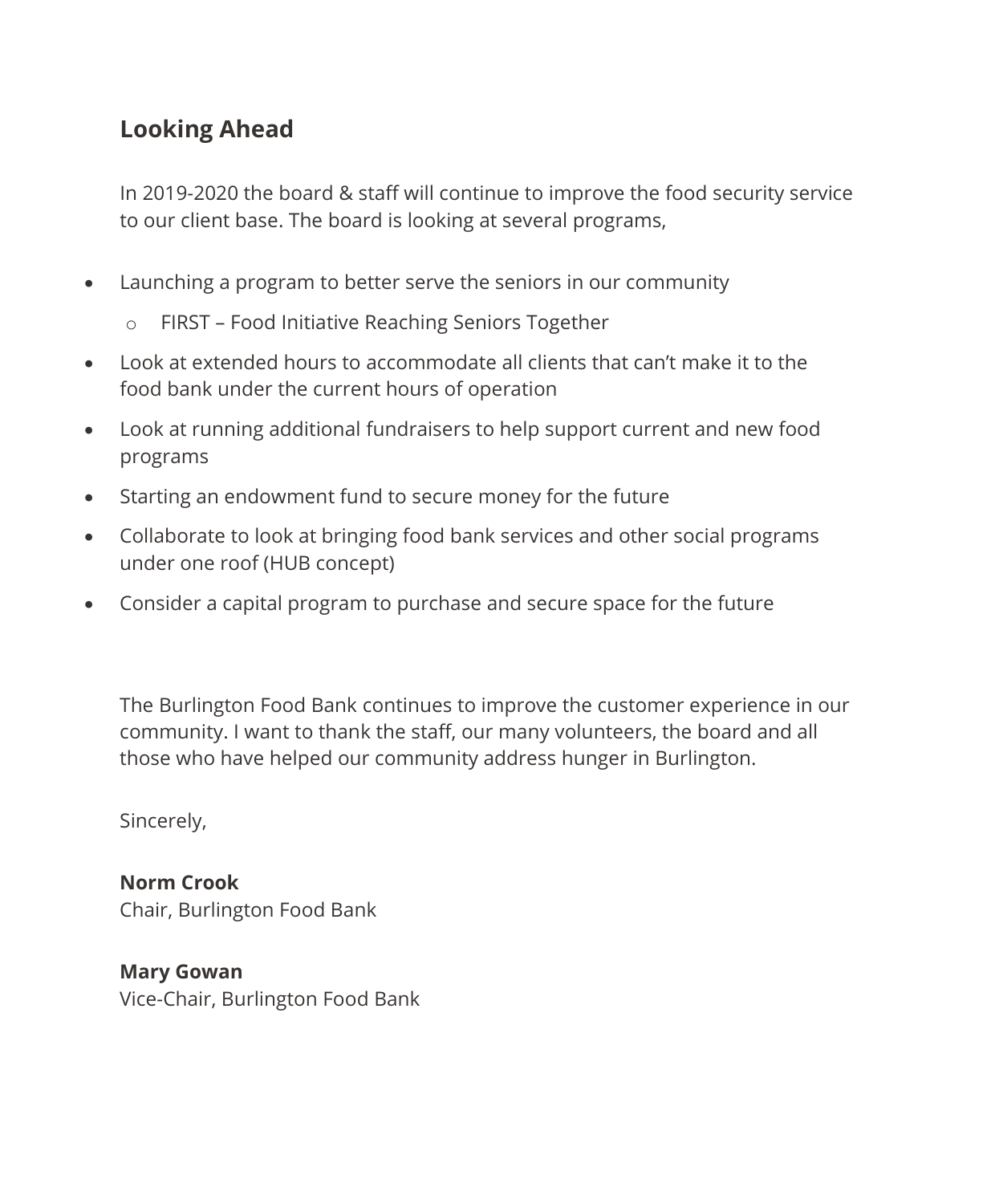## **December 31, 2018**

# **CONTENTS**

|                                           | Page    |
|-------------------------------------------|---------|
| <b>INDEPENDENT AUDITOR'S REPORT</b>       | $1 - 2$ |
| <b>FINANCIAL STATEMENTS</b>               |         |
| <b>Balance Sheet</b>                      | 3       |
| <b>Statement of Operations</b>            | 4       |
| <b>Statement of Changes in Net Assets</b> | 5       |
| <b>Cash Flow Statement</b>                | 6       |
| Notes to the Financial Statements         | $7 - 9$ |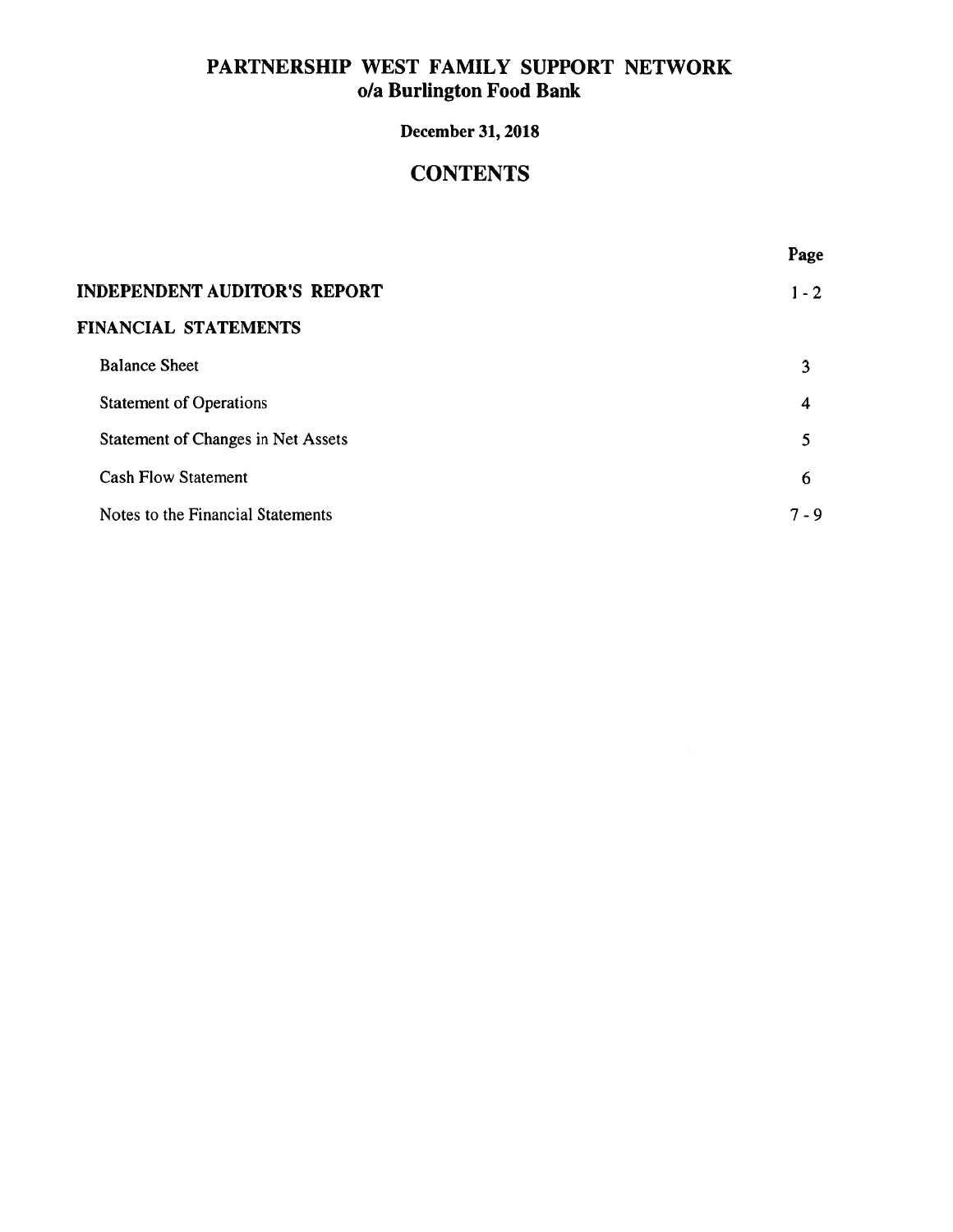# **STEVENSON LEHOCKI LLP**

**CHARTERED PROFESSIONAL ACCOUNTANTS** 

Page 1

# **INDEPENDENT AUDITOR'S REPORT**

#### To the Members of **Partnership West Family Support Network** o/a Burlington Food Bank

### **Qualified Opinion**

We have audited the financial statements of Partnership West Family Support Network (the Entity), which comprises the balance sheet as at December 31, 2018 and the statements of operations, changes in net assets, and cash flow for the year then ended, and notes to the financial statements, including a summary of significant accounting policies.

In our opinion, except for the possible effects of the matter described in the Basis for Qualified Opinion section of our report, the accompanying financial statements present fairly, in all material respects, the financial position of Partnership West Family Support Network as at December 31, 2018, and the results of its operations, its changes in net assets, and its cash flows for the year then ended in accordance with Canadian accounting standards for not-for-profit organizations.

#### **Basis for Qualified Opinion**

In common with many not-for-profit organizations, the Entity derives revenue from fundraising activities the completeness of which is not susceptible to satisfactory audit verification. Accordingly, verification of these revenues was limited to the amounts recorded in the records of the Entity. Therefore, we were not able to determine whether any adjustments might be necessary to fundraising revenue, excess of revenues over expenses, and cash flows from operations for the year ended December 31, 2018, current assets as at December 31, 2018, and net assets at December 31, 2018. Our audit opinion on the financial statements for the year ended December 31, 2018 was modified accordingly because of the possible effects of this limitation in scope.

We conducted our audit in accordance with Canadian generally accepted auditing standards. Our responsibilities under those standards are further described in the Auditor's Responsibilities for the Audit of the Financial Statements section of our report. We are independent of the Entity in accordance with the ethical requirements that are relevant to our audit of the financial statements in Canada, and we have fulfilled our other ethical responsibilities in accordance with these requirements. We believe that the audit evidence we have obtained is sufficient and appropriate to provide a basis for our qualified audit opinion.

#### Responsibilities of Management and Those Charged with Governance for the Financial Statements

Management is responsible for the preparation and fair presentation of the financial statements in accordance with Canadian accounting standards for not-for-profit organizations, and for such internal control as management determines is necessary to enable the preparation of financial statements that are free from material misstatement, whether due to fraud or error.

In preparing the financial statements, management is responsible for assessing the Entity's ability to continue as a going concern, disclosing, as applicable, matters related to going concern and using the going concern basis of accounting unless management either intends to liquidate the Entity or to cease operations, or has no realistic alternative but to do so.

Those charged with governance are responsible for overseeing the Entity's financial reporting process.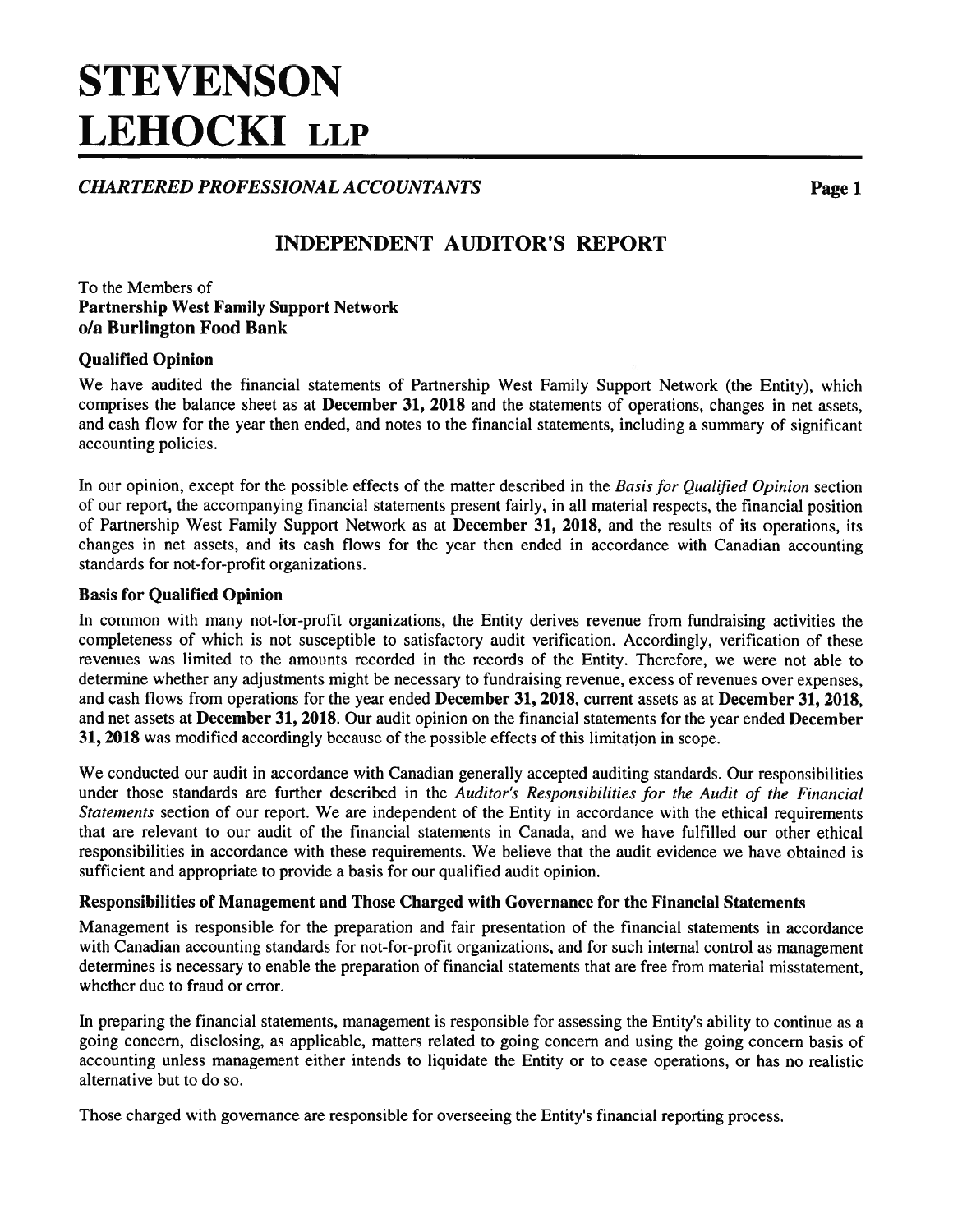# **STEVENSON LEHOCKI LLP**

**CHARTERED PROFESSIONAL ACCOUNTANTS** 

**INDEPENDENT AUDITOR'S REPORT cont'd** 

#### **Auditor's Responsibilities for the Audit of the Financial Statements**

Our objectives are to obtain reasonable assurance about whether the financial statements as a whole are free from material misstatement, whether due to fraud or error, and to issue an auditor's report that includes our opinion. Reasonable assurance is a high level of assurance, but is not a guarantee that an audit conducted in accordance with Canadian generally accepted auditing standards will always detect a material misstatement when it exists. Misstatements can arise from fraud or error and are considered material if, individually or in the aggregate, they could reasonably be expected to influence the economic decisions of users taken on the basis of these financial statements. As part of an audit in accordance with Canadian generally accepted auditing standards, we exercise professional judgment and maintain professional skepticism throughout the audit. We also:

• Identify and assess the risks of material misstatement of the financial statements, whether due to fraud or error, design and perform audit procedures responsive to those risks, and obtain audit evidence that is sufficient and appropriate to provide a basis for our opinion. The risk of not detecting a material misstatement resulting from fraud is higher than for one resulting from error, as fraud may involve collusion, forgery, intentional omissions, misrepresentations, or the override of internal control.

• Obtain an understanding of internal control relevant to the audit in order to design audit procedures that are appropriate in the circumstances, but not for the purpose of expressing an opinion on the effectiveness of the Entity's internal control.

• Evaluate the appropriateness of accounting policies used and the reasonableness of accounting estimates and related disclosures made by management.

• Conclude on the appropriateness of management's use of the going concern basis of accounting and based on the audit evidence obtained, whether a material uncertainty exists related to events or conditions that may cast significant doubt on the Entity's ability to continue as a going concern. If we conclude that a material uncertainty exists, we are required to draw attention in our auditor's report to the related disclosures in the financial statements or, if such disclosures are inadequate, to modify our opinion. Our conclusions are based on the audit evidence obtained up to the date of our auditor's report. However, future events or conditions may cause the Entity to cease to continue as a going concern.

• Evaluate the overall presentation, structure, and content of the financial statements, including the disclosures, and whether the financial statements represent the underlying transactions and events in a manner that achieves fair presentation.

We communicate with those charged with governance regarding, among other matters, the planned scope and timing of the audit and significant audit findings, including any significant deficiencies in internal control that we identify during our audit.

Burlington, Ontario March 20, 2019

Stevenson LebospiLLP

**Chartered Professional Accountants Licensed Public Accountants** 

Page 2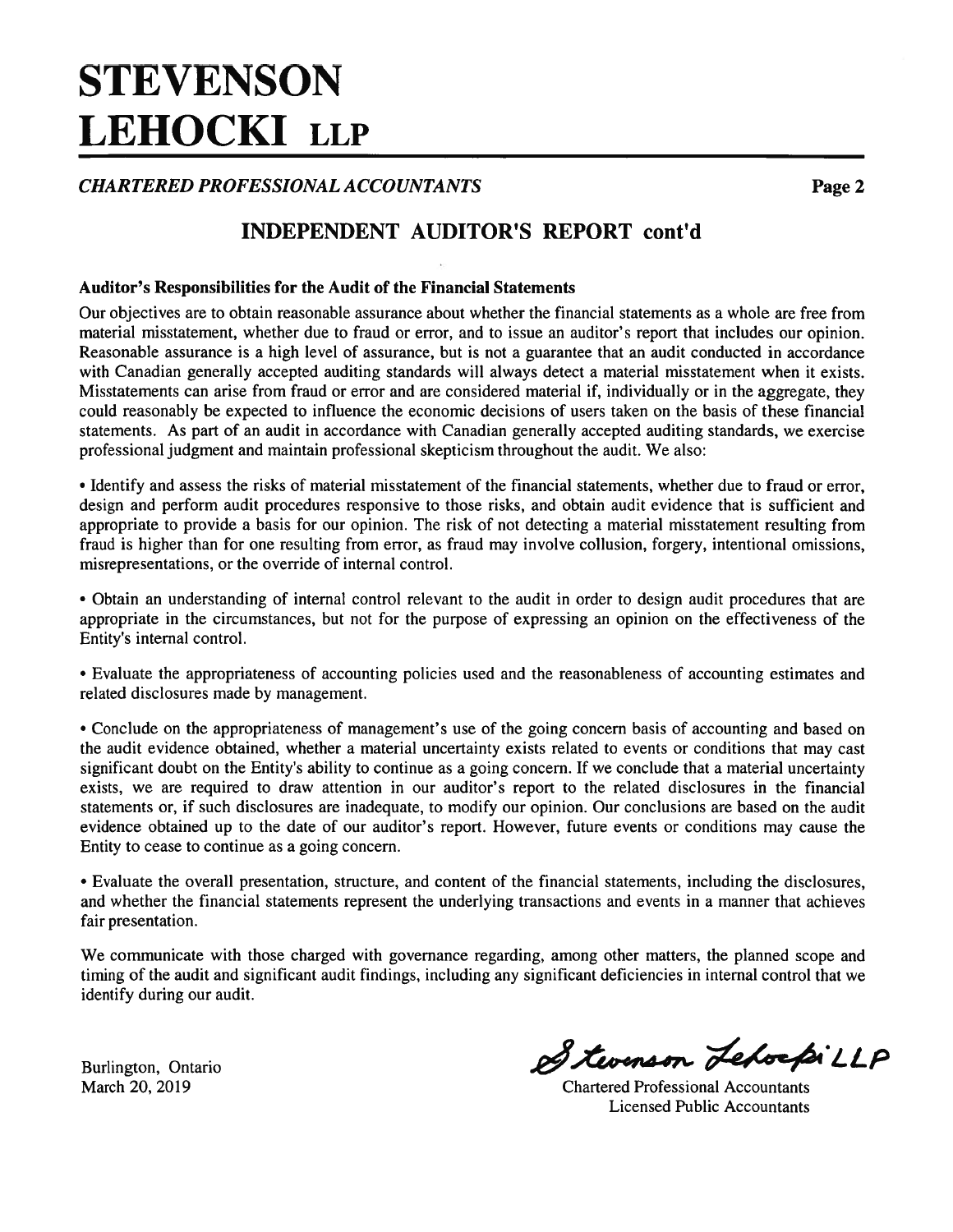# **BALANCE SHEET**

| As at December 31                                                                                                                                         |                          | See accompanying notes |
|-----------------------------------------------------------------------------------------------------------------------------------------------------------|--------------------------|------------------------|
|                                                                                                                                                           | 2018                     | 2017                   |
| <b>ASSETS</b>                                                                                                                                             |                          |                        |
| <b>Current</b> assets                                                                                                                                     |                          |                        |
| Cash                                                                                                                                                      | \$<br>278,610            | \$<br>355,057          |
| Savings account                                                                                                                                           | 10,019                   | 10,010                 |
| Investment - GIC - Contingency fund                                                                                                                       | 200,229                  | $\theta$               |
| HST rebates recoverable                                                                                                                                   | 7,177                    | 11,626                 |
| Prepaid expense                                                                                                                                           | 2,838                    | 2,869                  |
|                                                                                                                                                           | \$<br>498,873            | \$<br>379,562          |
| <b>LIABILITIES AND NET ASSETS</b><br><b>Current liabilities</b><br>Accounts payable and accrued liabilities<br>Deferred government grant revenue [Note 3] | \$<br>12,042<br>$\bf{0}$ | \$<br>13,139<br>4,233  |
|                                                                                                                                                           |                          |                        |
|                                                                                                                                                           | 12,042                   | 17,372                 |
| <b>NET ASSETS</b> [Page 5]                                                                                                                                |                          |                        |
| Internally restricted Contingency fund                                                                                                                    | 200,229                  | 0                      |
| <b>Unrestricted fund</b>                                                                                                                                  | 286,602                  | 362,190                |
|                                                                                                                                                           | 486,831                  | 362,190                |
|                                                                                                                                                           | \$<br>498,873            | \$<br>379,562          |

On behalf of the Board:

Page 3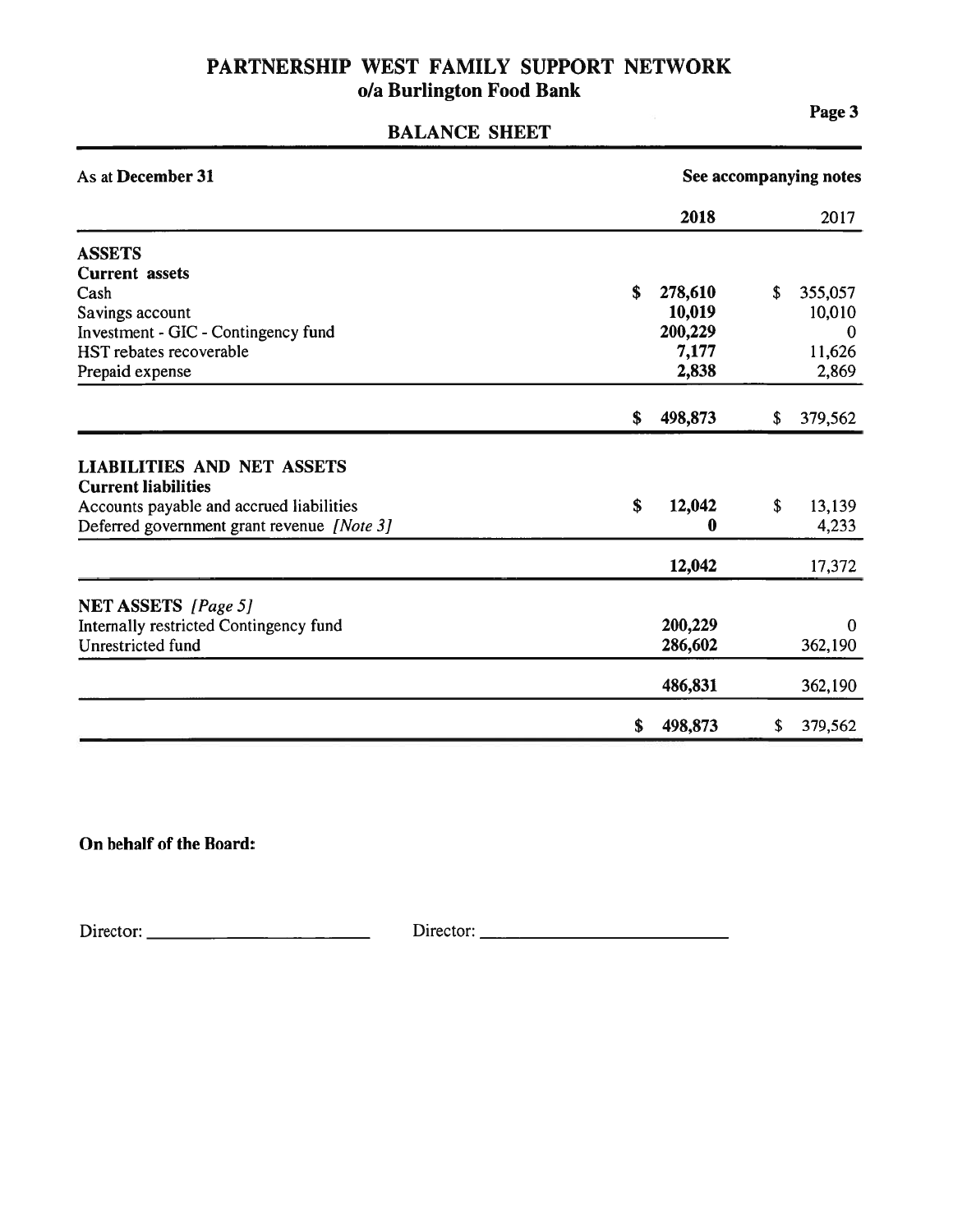# STATEMENT OF OPERATIONS

Page 4

| Year ended December 31                         | See accompanying notes |               |  |  |  |
|------------------------------------------------|------------------------|---------------|--|--|--|
|                                                | 2018                   | 2017          |  |  |  |
| <b>REVENUE</b>                                 |                        |               |  |  |  |
| Donations tax receipted                        | \$<br>142,954          | \$<br>135,094 |  |  |  |
| Contributions and other income                 | 145,077                | 130,167       |  |  |  |
| Fundraising                                    | 93,796                 | 81,068        |  |  |  |
| Government grant revenue [Note 3]              | 10,233                 | 65,824        |  |  |  |
| Interest on GIC for Contingency fund           | 229                    | $\bf{0}$      |  |  |  |
| Proceeds from sale of portable                 | 0                      | 10,000        |  |  |  |
|                                                | 392,289                | 422,153       |  |  |  |
| <b>EXPENSES</b>                                |                        |               |  |  |  |
| Advertising and promotion                      | 426                    | 398           |  |  |  |
| Bank charges and interest                      | 227                    | 250           |  |  |  |
| Food purchases                                 | 34,220                 | 37,613        |  |  |  |
| Insurance                                      | 1,693                  | 1,616         |  |  |  |
| Office salaries and benefits                   | 126,861                | 108,158       |  |  |  |
| Office supplies                                | 7,057                  | 8,524         |  |  |  |
| Outreach programs                              | 24,236                 | 6,347         |  |  |  |
| Professional fees                              | 5,727                  | 6,551         |  |  |  |
| Property and equipment expensed [Note $I(c)$ ] | 2,786                  | 61,999        |  |  |  |
| Rent and storage                               | 37,923                 | 33,220        |  |  |  |
| Repairs and maintenance                        | 634                    | 12,089        |  |  |  |
| Sub-contracts                                  | 0                      | 19,758        |  |  |  |
| Telephone                                      | 1,332                  | 3,845         |  |  |  |
| Vehicle expense                                | 7,283                  | 5,755         |  |  |  |
| Volunteer recognition                          | 1,725                  | 2,967         |  |  |  |
| Waste removal and pest control                 | 3,032                  | 3,714         |  |  |  |
| Website design and other technical services    | 12,486                 | 13,460        |  |  |  |
|                                                | 267,648                | 326,264       |  |  |  |
| Excess of revenue over expenses for the year   | \$<br>124,641          | \$<br>95,889  |  |  |  |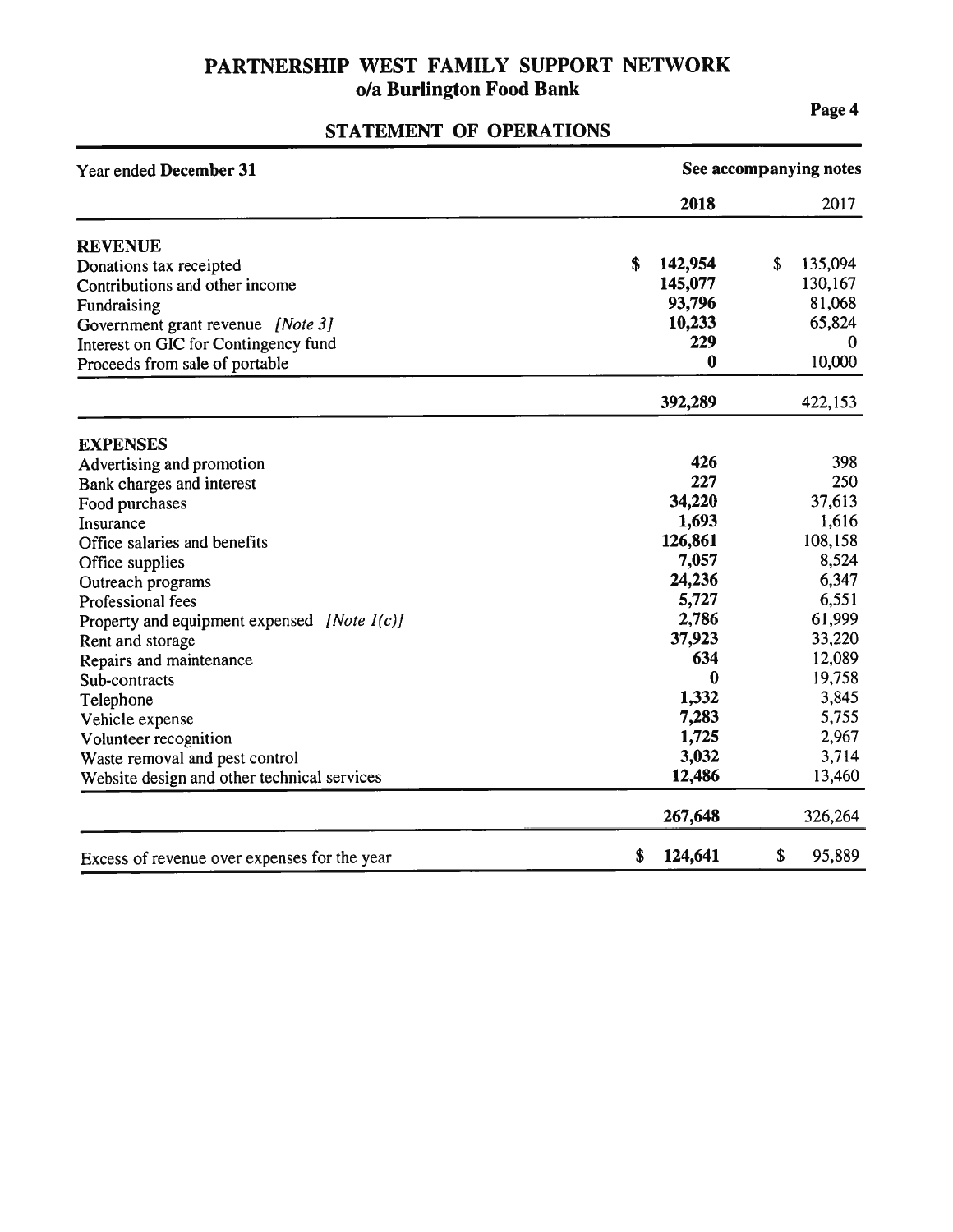### Page 5

# STATEMENT OF CHANGES IN NET ASSETS

| Year ended December 31                             |                      |                                                 | See accompanying notes |               |
|----------------------------------------------------|----------------------|-------------------------------------------------|------------------------|---------------|
|                                                    | Unrestricted<br>Fund | Internally<br>Restricted<br>Contingency<br>Fund | 2018                   | 2017          |
| Net assets, beginning                              | \$<br>362,190        | \$<br>$\bf{0}$                                  | \$<br>362,190          | \$<br>266,301 |
| Excess of revenues over expenses                   | 124,412              | 229                                             | 124,641                | 95,889        |
| Appropriations (from) to other fund<br>[Note $2$ ] | (200,000)            | 200,000                                         | $\bf{0}$               | $\bf{0}$      |
| Net assets, ending                                 | \$<br>286,602        | \$<br>200,229                                   | \$<br>486,831          | \$<br>362,190 |

 $\tilde{\mathcal{L}}$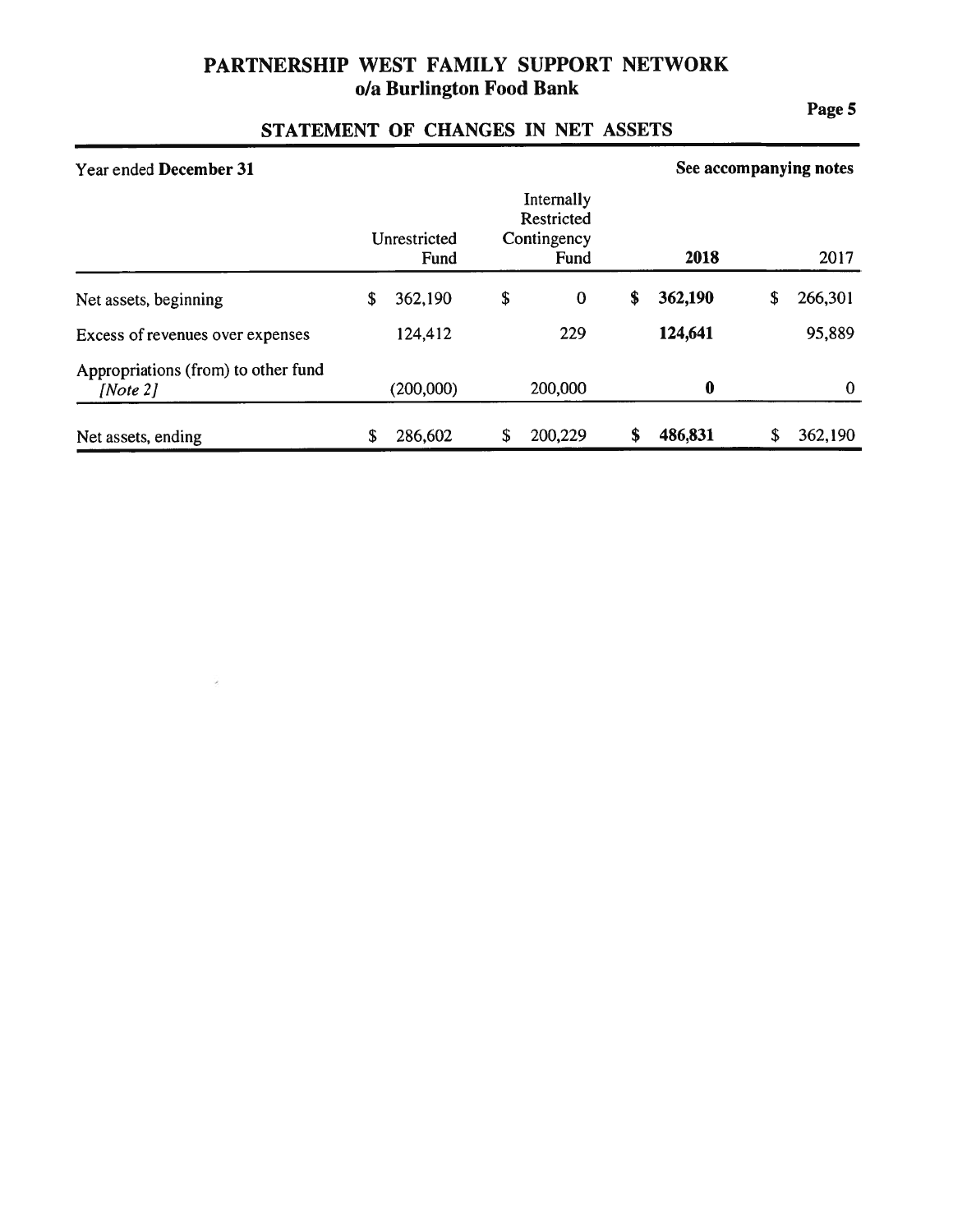### Page 6

| Year ended December 31                                                   | See accompanying notes |            |    |                  |  |
|--------------------------------------------------------------------------|------------------------|------------|----|------------------|--|
|                                                                          |                        | 2018       |    | 2017             |  |
| <b>CASH FROM (TO) OPERATIONS</b>                                         |                        |            |    |                  |  |
| Contributions and other income, fundraising, and receipted tax donations | \$                     | 381,800    | \$ | 346,322          |  |
| Grant revenue                                                            |                        | 10,233     |    | 65,824           |  |
| Interest                                                                 |                        | 256        |    | 7                |  |
| Paid for supplies                                                        |                        | (42, 245)  |    | (56, 921)        |  |
| Property and equipment expensed                                          |                        | (2,786)    |    | (61, 999)        |  |
| Wages and benefits                                                       |                        | (126, 861) |    | (108, 158)       |  |
| Rent                                                                     |                        | (37, 923)  |    | (33, 220)        |  |
| Food                                                                     |                        | (34,220)   |    | (37, 613)        |  |
| Outreach programs                                                        |                        | (24, 236)  |    | (6, 347)         |  |
| Bank charges and interest                                                |                        | (227)      |    | (250)            |  |
| Sub-contracting                                                          |                        | 0          |    | (19, 758)        |  |
|                                                                          |                        | 123,791    |    | 87,887           |  |
| CASH FROM (TO) INVESTING ACTIVITIES                                      |                        |            |    |                  |  |
| Proceeds from disposal of asset                                          |                        | $\bf{0}$   |    | 10,000           |  |
| Changes in cash and equivalents during the year                          |                        | 123,791    |    | 97,887           |  |
| Cash and equivalents, beginning                                          |                        | 365,067    |    | 267,180          |  |
| Cash and equivalents, ending                                             | \$                     | 488,858    | \$ | 365,067          |  |
|                                                                          |                        |            |    |                  |  |
| <b>Represented by:</b>                                                   |                        |            |    |                  |  |
| Cash                                                                     | \$                     | 278,610    | \$ | 355,057          |  |
| Savings account                                                          |                        | 10,019     |    | 10,010           |  |
| Investment - GIC - Contingency fund                                      |                        | 200,229    |    | $\boldsymbol{0}$ |  |
|                                                                          | \$                     | 488,858    | \$ | 365,067          |  |

# CASH FLOW STATEMENT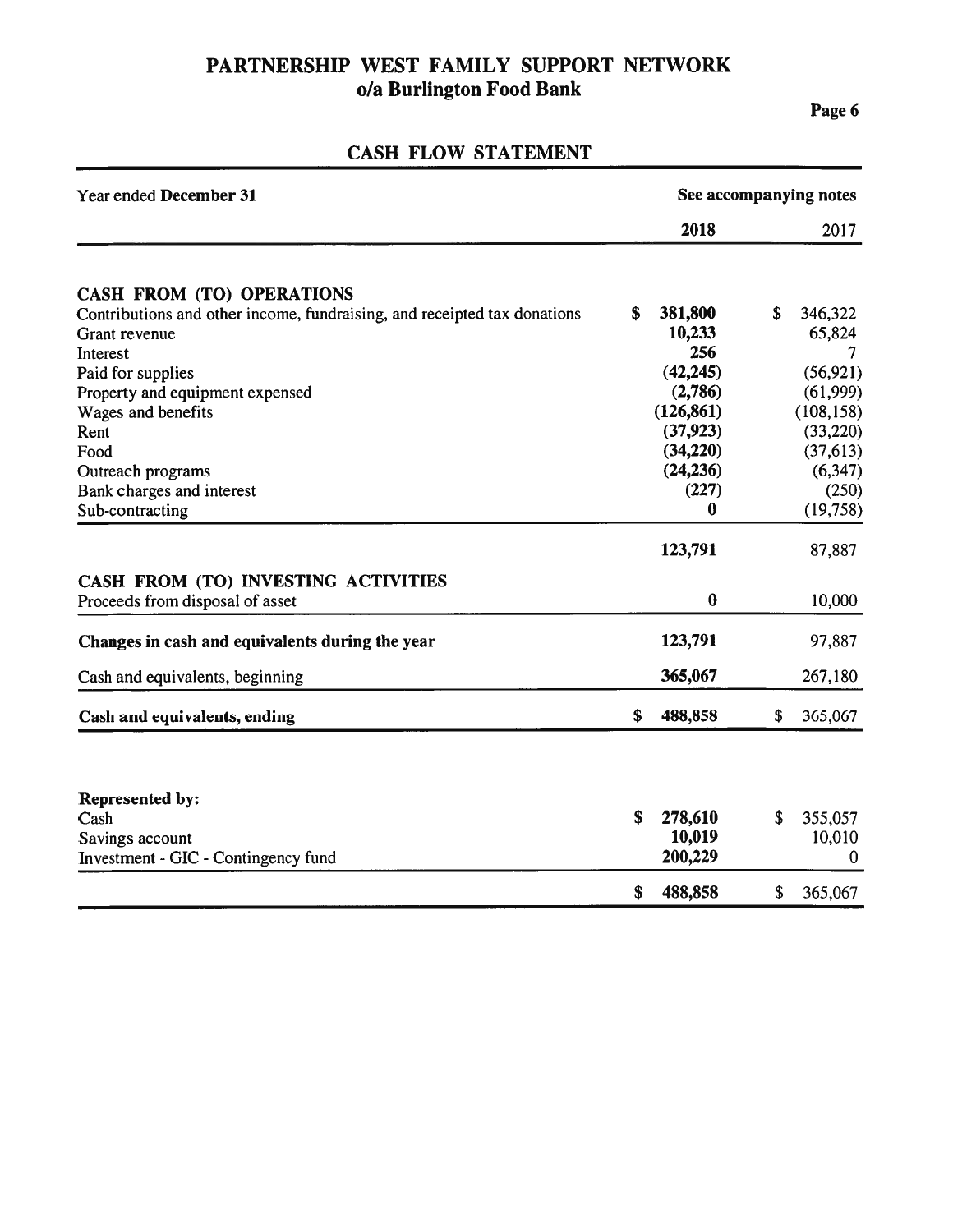### NOTES TO THE FINANCIAL STATEMENTS

#### **December 31, 2018**

#### **DESCRIPTION OF ORGANIZATION**

Partnership West Family Support Network o/a Burlington Food Bank is an Ontario Corporation without share capital which came into existence July 14, 1992. It is a registered Charity and is not subject to income tax pursuant to section 149(1) of the Income Tax Act. This not-for-profit organization operates a Food Bank located in Burlington, Ontario to provide emergency food to needy persons in the community. The organization is managed and administered by a Board of Directors with the Chair of the Board responsible for the general management of the organization. A salaried Operations Manager is responsible for the management of the food distribution centre and warehouse with the assistance of a salaried staff member and volunteers.

#### 1. SUMMARY OF SIGNIFICANT ACCOUNTING POLICIES

These financial statements have been prepared in accordance with Canadian accounting standards for not-forprofit organizations and include the following significant accounting policies:

#### $(a)$ **Financial Instruments**

#### **Measurement of financial instruments**

The organization initially measured its financial assets and liabilities at fair value. The organization subsequently measures all of its financial assets and financial liabilities at amortized cost.

Financial assets measured at amortized cost include cash and investment - guaranteed investment certificates.

Financial liabilities measured at amortized cost include accounts payable and accrued liabilities.

#### Impairment

Financial assets measured at cost are tested for impairment when there are indicators of impairment. The amount of the write-down is recognized in net income. The previously recognized impairment loss may be reversed to the extent of the improvement, directly or by adjusting the allowance account, provided it is no greater than the amount that would have been reported at the date of the reversal had the impairment not been recognized previously. The amount of the reversal is recognized in net income. There has been no impairment recognized in the current year or prior year.

#### **Transaction costs**

The organization recognizes its transaction costs in net income in the period incurred. However, financial instruments that will not be subsequently measured at fair value are adjusted by the transaction costs that are directly attributable to their origination, issuance or assumption.

#### Risk exposure

It is management's opinion that it is not exposed to any significant currency, interest or other risks on its financial instruments.

There has been no significant change in risk exposure from the prior year.

#### $(b)$ **Inventories**

Inventories are measured at the lower of actual cost and current replacement cost. Inventories of donated food are valued at zero (organization's policy for contributions of materials and services). At the December 31 fiscal year end, purchased perishable food inventory is minimal.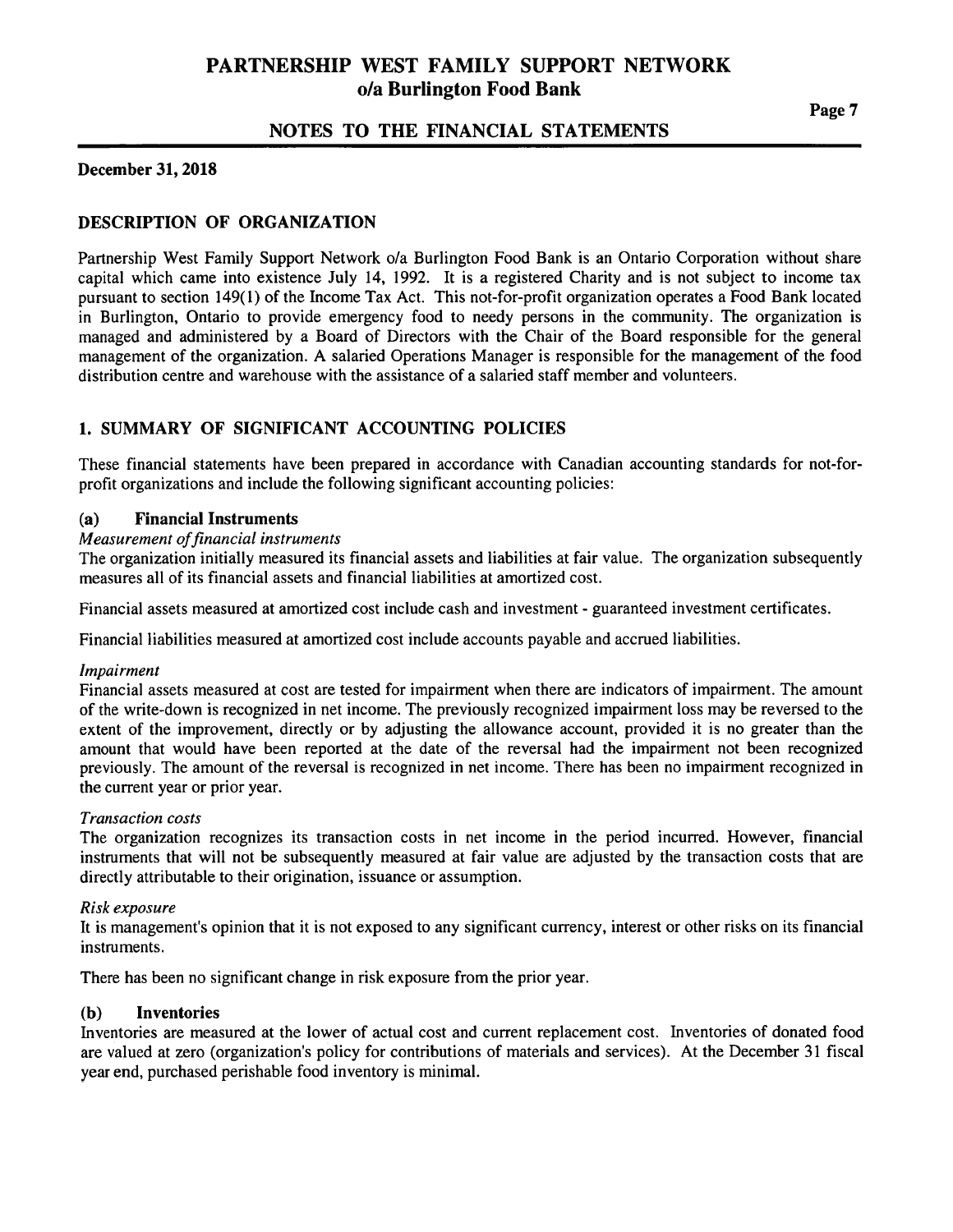### NOTES TO THE FINANCIAL STATEMENTS

#### December 31, 2018

#### **Property and Equipment**  $(c)$

The organization has adopted the policy of expensing all property and equipment in the year of purchase.

In fiscal 2018, the organization purchased a commercial quality scale, bins for the warehouse, and other small warehouse items. No assets were disposed or scrapped during fiscal 2018. In the 2017 fiscal year, major categories of tangible assets owned by the organization included: delivery truck, refrigeration equipment, warehousing equipment, office furniture and equipment, computer hardware, trailer and towing accessories, and leasehold improvements. In fiscal 2017, the organization purchased a new food delivery truck with a refrigeration unit, additional blue cross-stacking tubs, a heavy duty camera, and a freezer. The old delivery truck was sold and proceeds were combined with a grant received from The Regional Municipality of Halton (Note 3) to acquire the new food delivery truck. In fiscal 2016, the organization purchased and paid for the installation of a new automatic door, purchased a new computer and printer for the office and sold a portable building. In fiscal 2015, the organization purchased improvements in its expanded rental premises. In fiscal 2014, the organization purchased an office computer and a new trailer along with towing accessories. The trailer can be towed by the truck owned by the organization and when not in use it provides extra space for storage of food and supplies.

#### **Revenue Recognition**  $(d)$

The organization follows the deferral method of accounting for contributions. Restricted contributions and grants are recognized as revenue in the year which the related expenditures are incurred.

Unrestricted contributions and other sources of revenue, such as interest income, are recognized as revenue when received or receivable if the amount to be received can be reasonably estimated and collection is reasonably assured.

Government assistance received from programs that relate to current operating expenditures are recorded in the statement of operations. Government assistance related to the purchase of capital assets is recorded as income in the statement of operations which is the using the same basis that the related capital assets are being expensed.

#### **Contributions of Materials and Services**  $(e)$

The organization receives donations of food, materials and volunteer services. The value of these materials and services are not reflected in the statement of operations.

#### $(f)$ **Harmonized Sales Tax**

As a registered charity, a prorated portion of the HST paid on eligible expenses can be recovered in the form of a rebate. The non-recoverable portion is charged to expense accounts.

#### **Use of Estimates**  $(g)$

The preparation of these financial statements in conformity with Canadian accounting standards for not-for-profit organizations requires management to make estimates and assumptions that affect the reported amount of assets and liabilities, the disclosure of contingent assets and liabilities at the date of the financial statements and the reported amounts of revenues and expenses during the year. All estimates are reviewed periodically and adjustments are made to the statement of operations as appropriate in the year they become known.

#### $(h)$ **Cash and Cash Equivalents**

The organization's policy is to disclose bank balances under cash and cash equivalents, including short term investments with a maturity period of less than one year from the date of acquisition. Only unrestricted investments in GIC's meet this policy as they can be converted to cash in a short period of time.